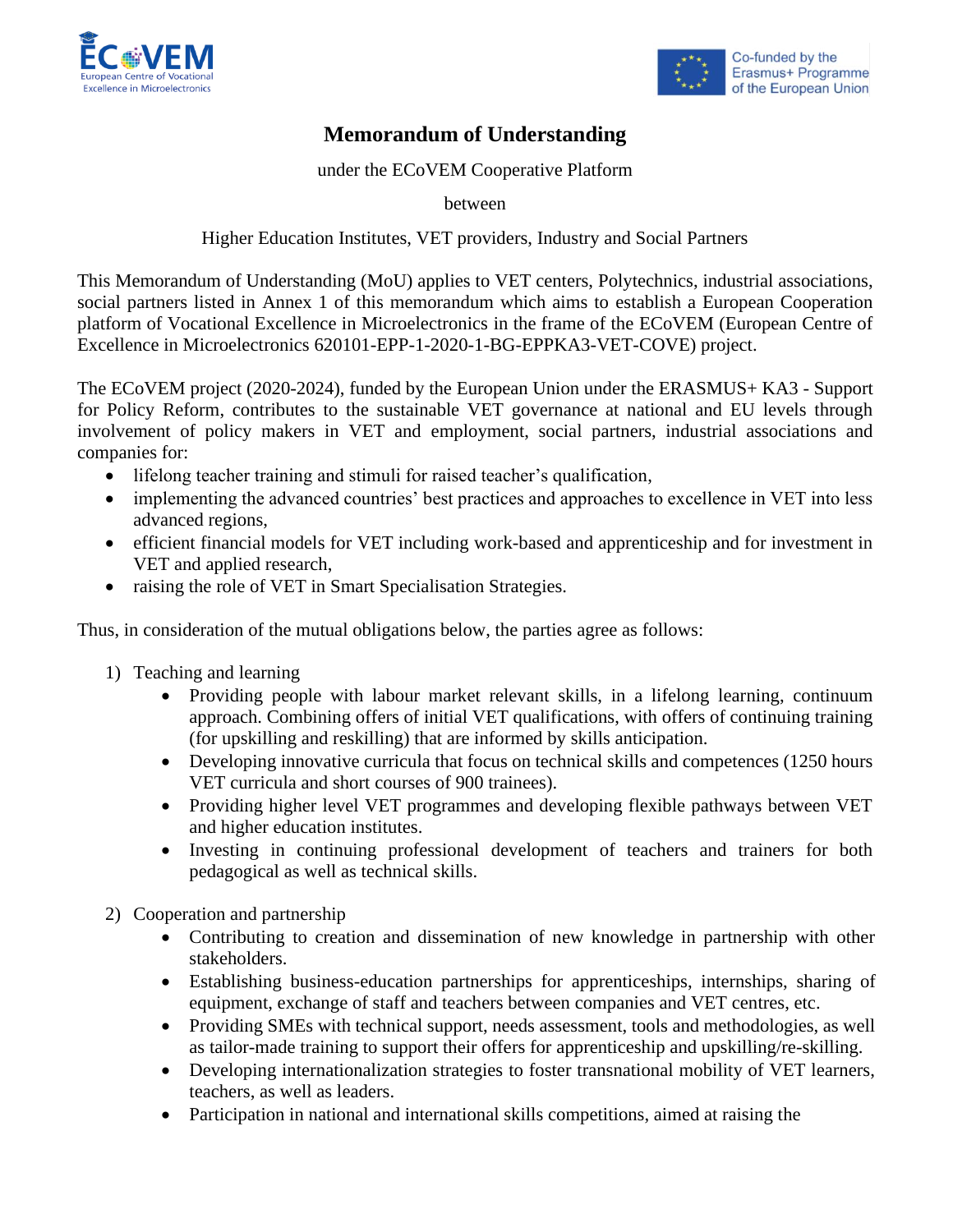



attractiveness and excellence in VET.

- Developing "International VET campus/ academies" for learners in primary, secondary, and VET schools, teachers and trainers, Leaders in VET institutions, as well as for people considering future vocational study options.
- 3) Governance and funding
	- Actively engaging in the overall national Skills governance systems and linking with employment and social policies, at local, regional, national and European level.
	- Making full use of EU financial instruments and funds. These can include the support of education and training actions, mobility of learners and staff, applies research activities, infrastructure investments to modernize VET centres with advanced equipment, implementation of management systems to assure excellence and sustainability of VET organisations and the services they provide.
- 4) Validity and renewal

Each party will keep one copy of this MoU. The MoU will take effect immediately once signed. The parties reserve the possibility to anytime terminate this MoU by giving a written notice.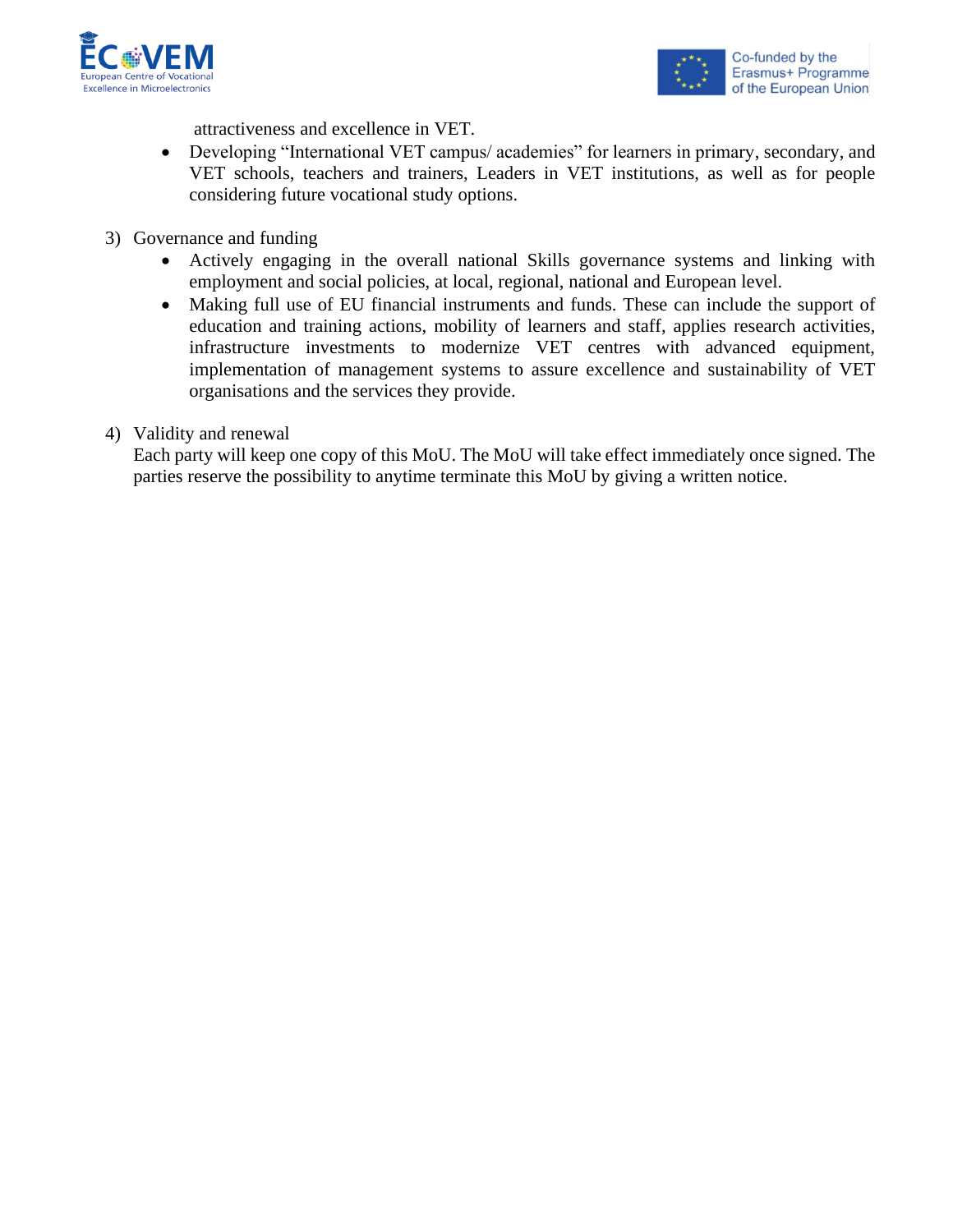



#### **Annex 1**

# **For Technical University of Sofia**

Llavna Zanova  $\ldots$ , Title $\ldots$ .  $\ldots$  $20^ \sqrt{8}$ Name. Signature.. on 10 February 20 Done at.

## **For Bulgarian Industrial Association**

| Name Veselin ILIEV, Title Director General International Economic Relations |
|-----------------------------------------------------------------------------|
|                                                                             |
|                                                                             |
| Signature.                                                                  |
|                                                                             |
| 18.022                                                                      |
| Done at                                                                     |
|                                                                             |

## **For Student Computer Art Society (SCAS)**

|                                     | Name Rosen Perfus Pin Title Philippines |
|-------------------------------------|-----------------------------------------|
|                                     |                                         |
|                                     |                                         |
| Done at $\mathcal{L}_{\mathcal{L}}$ |                                         |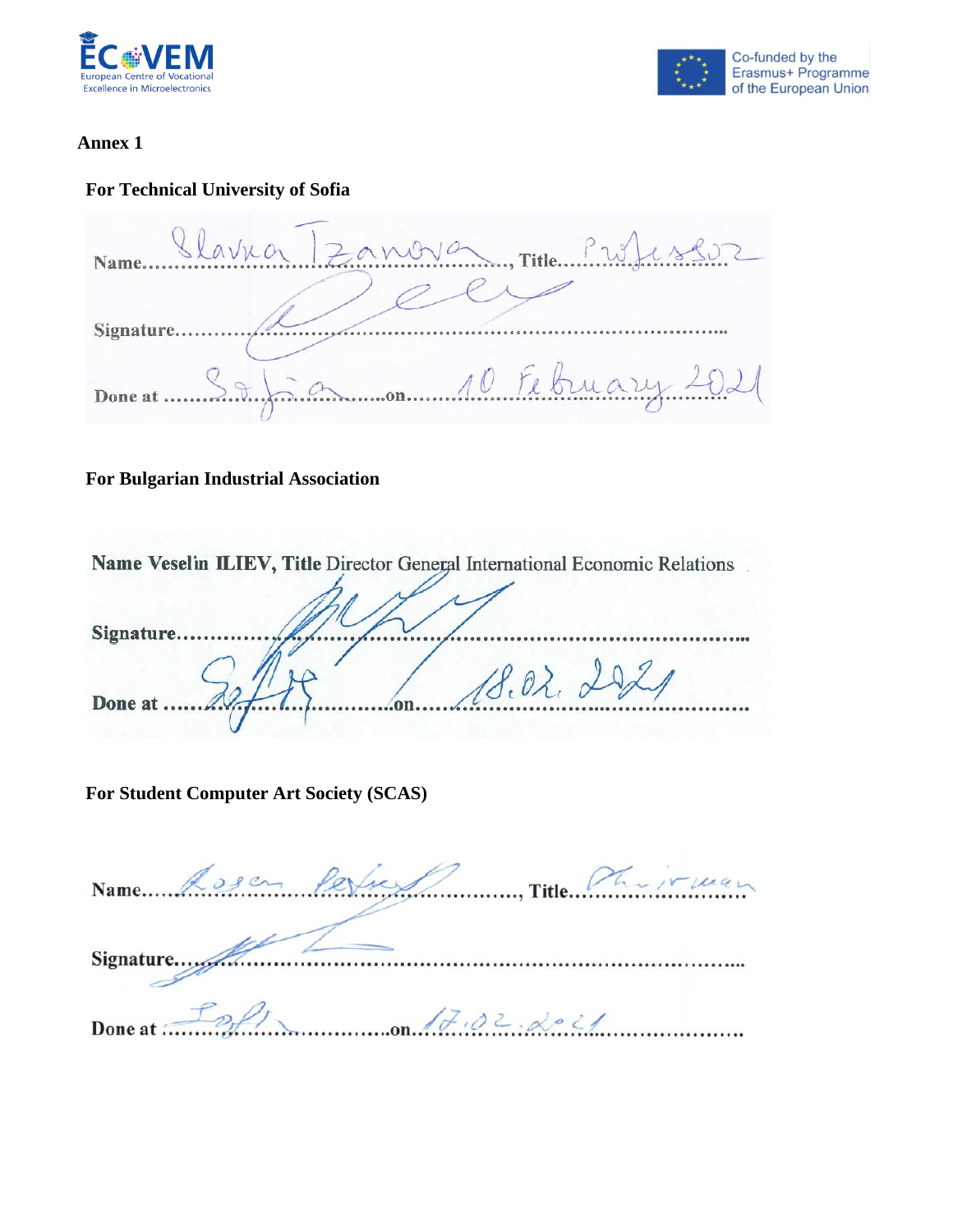



# **For MASHO EOOD**

| Name Malenko Marinov, Title Director |
|--------------------------------------|
|                                      |
| Signature.                           |
|                                      |
| Done at Sofia on 15/02/2021          |

# **For J-ArtEck Jugendbildungsstatte e.V.**

| Title                     |  |
|---------------------------|--|
|                           |  |
| Done at  19 February 2021 |  |
| 1.1777                    |  |

J-ArtEck<br>Jugendbildungsstätte e.V. Rathaussstr. 17 10178 Berlin Amtsgericht Charlottenburg VR 33612 B

**For SEMI Europe GmbH**

| Name LAMH ALTIMINE Title          |
|-----------------------------------|
|                                   |
| Done at BERLIN ( 19 February 2021 |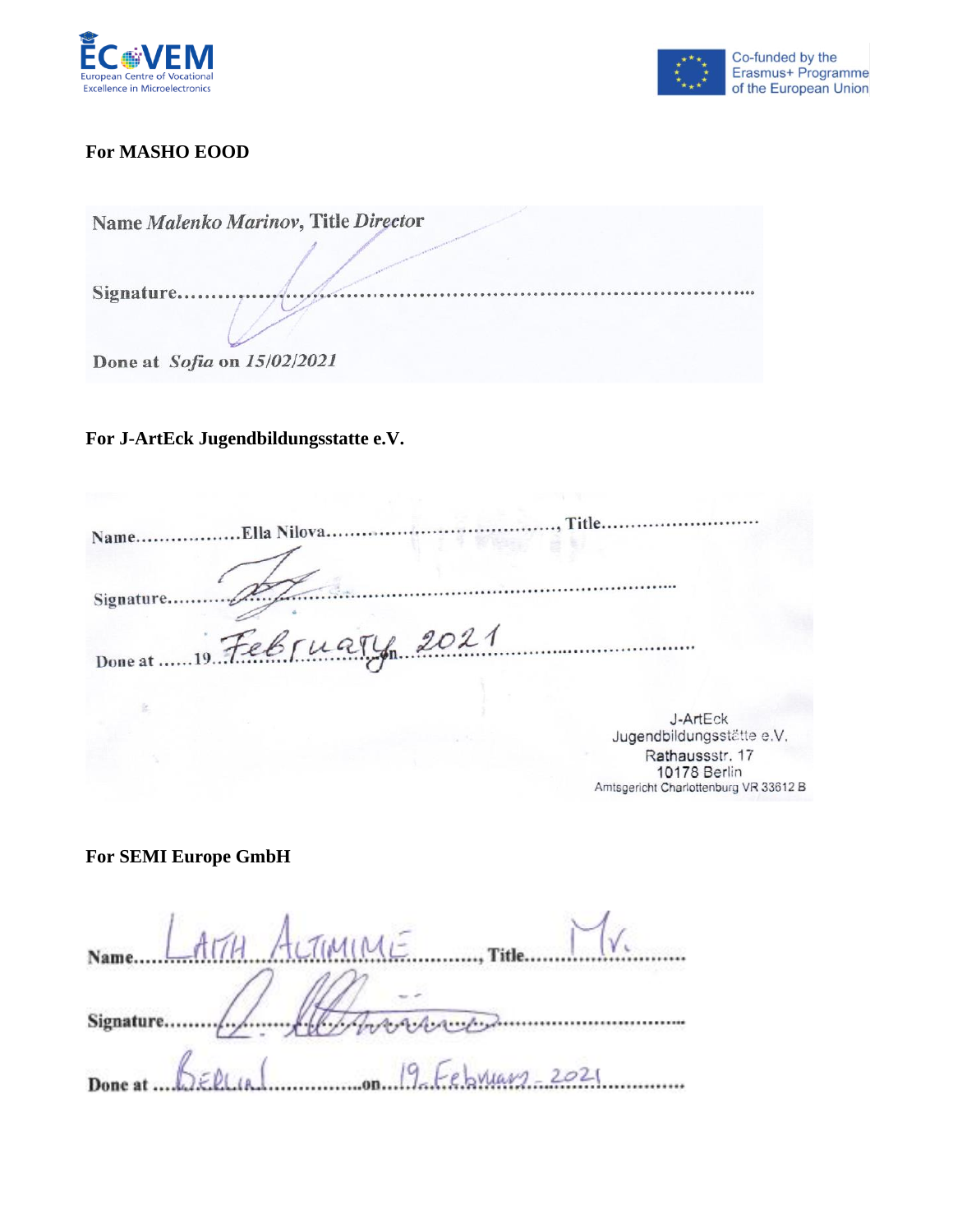



## **For Technical University Berlin**

KUniversität Berlin<br>für Energietechnik.., Title...Prof. Dr.............. Name...Tetyana Morozyatkinisc - Sekr. KT1-<br>- Narchstraße 18 **Signature** D-10587 Berlin D-10587 Berlin<br>Telefon: (0 30) 3 14 - 2 21 81<br>Telefax: (0 30) 3 14 - 2 16 83 Done at ... Berlin. ..............on...16.02.2021.........................

## **For EXOLAUNCH GMBH**

| NameBogdanov Dmitrix     | , TitleMr. Dipl.-Eng. |
|--------------------------|-----------------------|
|                          |                       |
|                          |                       |
| Signature.               |                       |
|                          |                       |
| Done at Berlin16.02.2021 |                       |

#### **For IAL Innovazione Apprendimento Lavoro Friuli Vanezia**

| Umberto Brusciano, Board Chairman |       |
|-----------------------------------|-------|
| <b>ALFWG</b><br>Signature.        | Wrien |

Done at Pordenone on February, 02 2021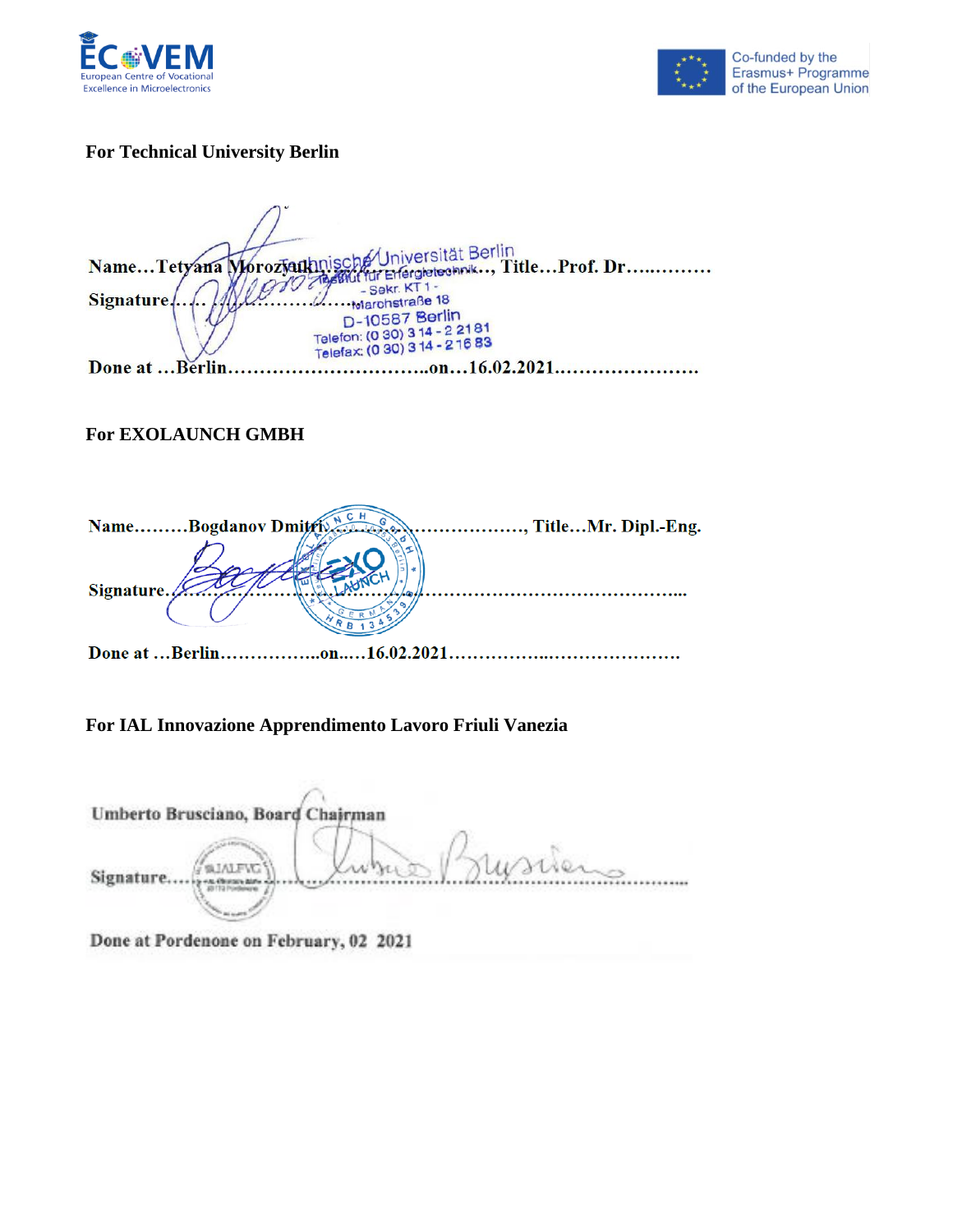



# **For COMET SCRL**

GENERAL MANAGER Name....... SAV ERIO HA STO ......... Title.. Signature... . . . . . . . . . ER METALMECCANICA FRIULI VENEZIA GIULIA Vil Roveredo, 20/B - 33170 Pordenane Done at CREDENONE 0434.241006 - AREA CHARGE 02.2021

#### **For Associazione CIMEA**

Name LUCA LANTER Title DIRECTOR  $\overline{\mathcal{L}}$ **SSOCIAZIONE CIMEA** le Ventuno Aprile, 36 **99162 ROMA** Signature.. ......................... **VA 08590541002** on Tebrishy 2nd, 2021 Done at Roy

## **For Institut National d' Energie Solaire, INES-Formation**

| Name BORROT Mademe                  | Title Administrative and Financial                                                                                        |
|-------------------------------------|---------------------------------------------------------------------------------------------------------------------------|
|                                     |                                                                                                                           |
| Signature.                          |                                                                                                                           |
| Done at Bourget du Loc on 8/22/2021 | INSTITUT MATICMAL DE L'ENERGIE SOLAIRE<br>Plateforme Formwich & Evaluation                                                |
|                                     | Parc Technologique Savoia Technolac<br><b>Bätment Halios</b><br>$BA + \ldots + + \ldots + + \ldots + + \ldots + + \ldots$ |

60, Av. du Lac Léman - B.P. 258 FR-73375 LE BOURGET DU LAC TOL +33 (0) + 79 25 36 40 Siret: 449 208 184 08029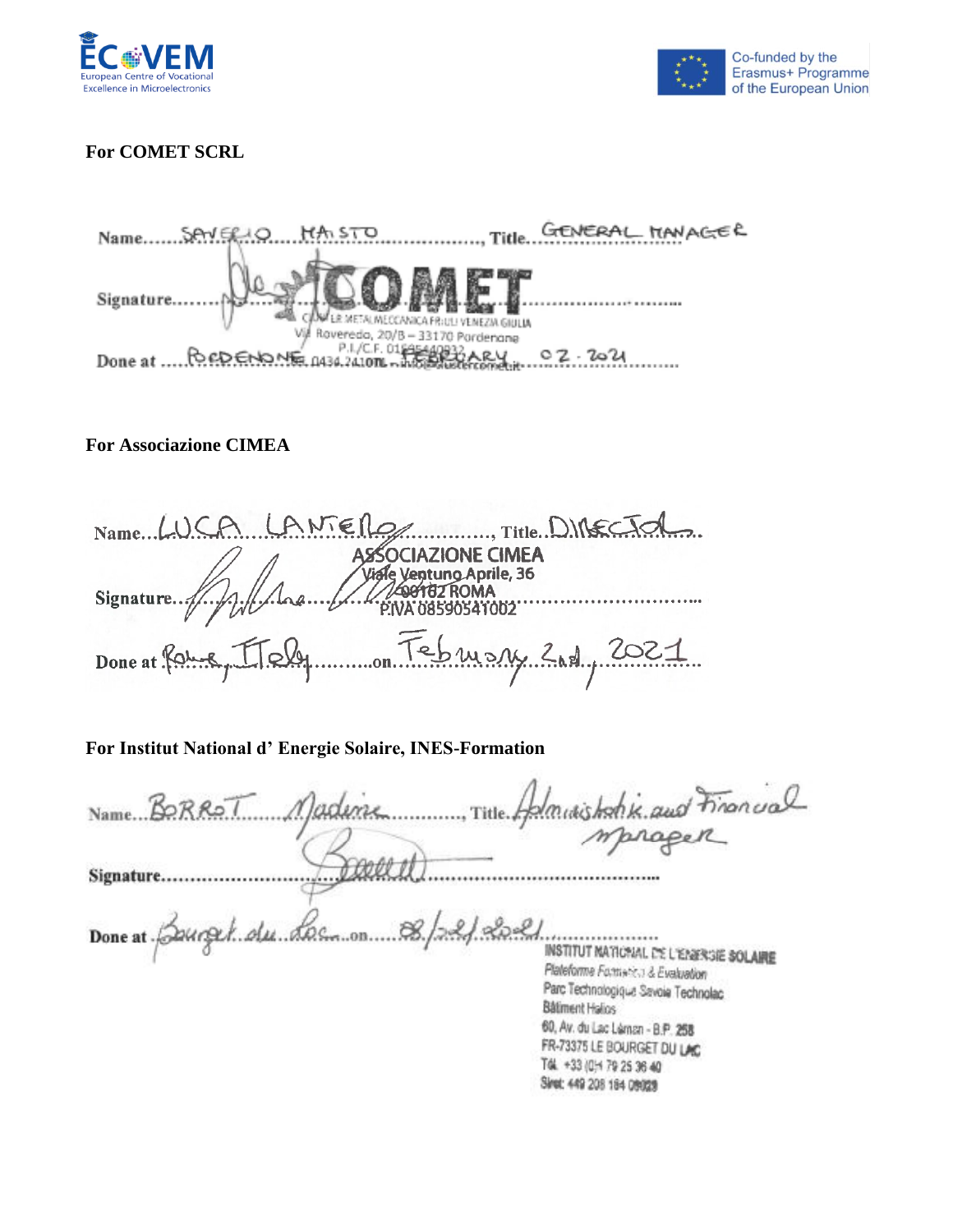



## **For Pole SCS**

| NameMarielle CAMPANELLA <sub>fl</sub> , TitleHead of European projects |
|------------------------------------------------------------------------|
| Signature                                                              |
|                                                                        |
| Done at Valbonne Sophia-Aztipolis on19/02/2021                         |

**For ANCCP**

Firmado digitalmente por 35104295Q 35104295Q INMACULADA **INMACULADA CONCEPCION MIRALLES (R: CONCEPCION MIRALLES G74357195)** Fecha: 2021.02.16 12:29:45 (R: G74357195)  $+01'00'$ 

**For CEPYME**

Name: Javier González López, Title: Head of projects



Done at Madrid on 15/02/2021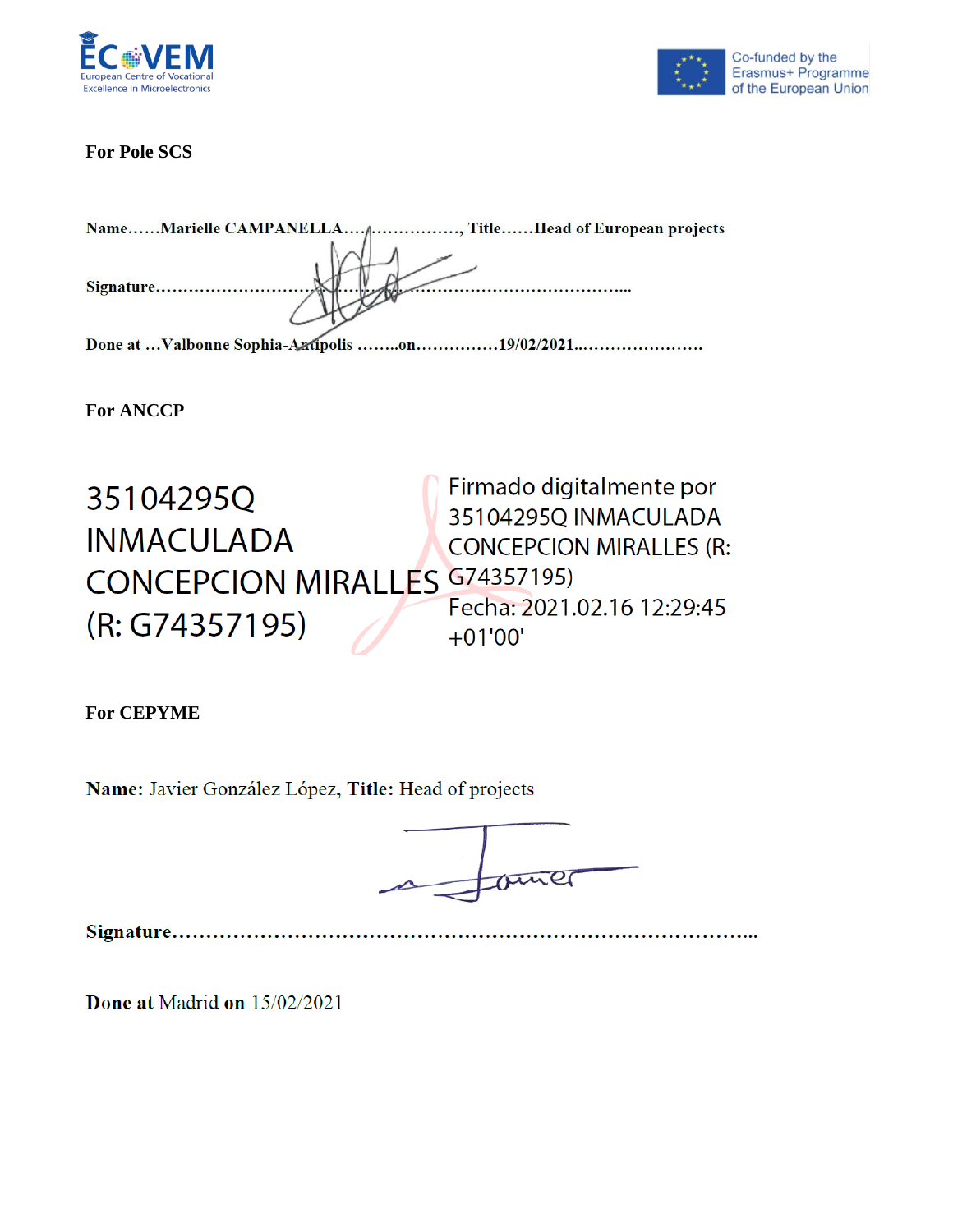



| For Universidad National de Educacion a Distancia |                |
|---------------------------------------------------|----------------|
| NameElio SanCristobal                             | Ass. Professor |
| Signature                                         |                |

# **For Cyprus Productivity Centre**

Name la ssilité Haglia douvertite Director  $1.672$   $8.0222021$ Done at  $\mathcal{N}$ 

## **For Cyprus Chamber of Commerce and Industry**

| Name Leonsday Paprolisel | . Title Peppiky basedurg buond |  |
|--------------------------|--------------------------------|--|
|                          |                                |  |
| Signature                |                                |  |
| Done at  MICOSATI.       |                                |  |